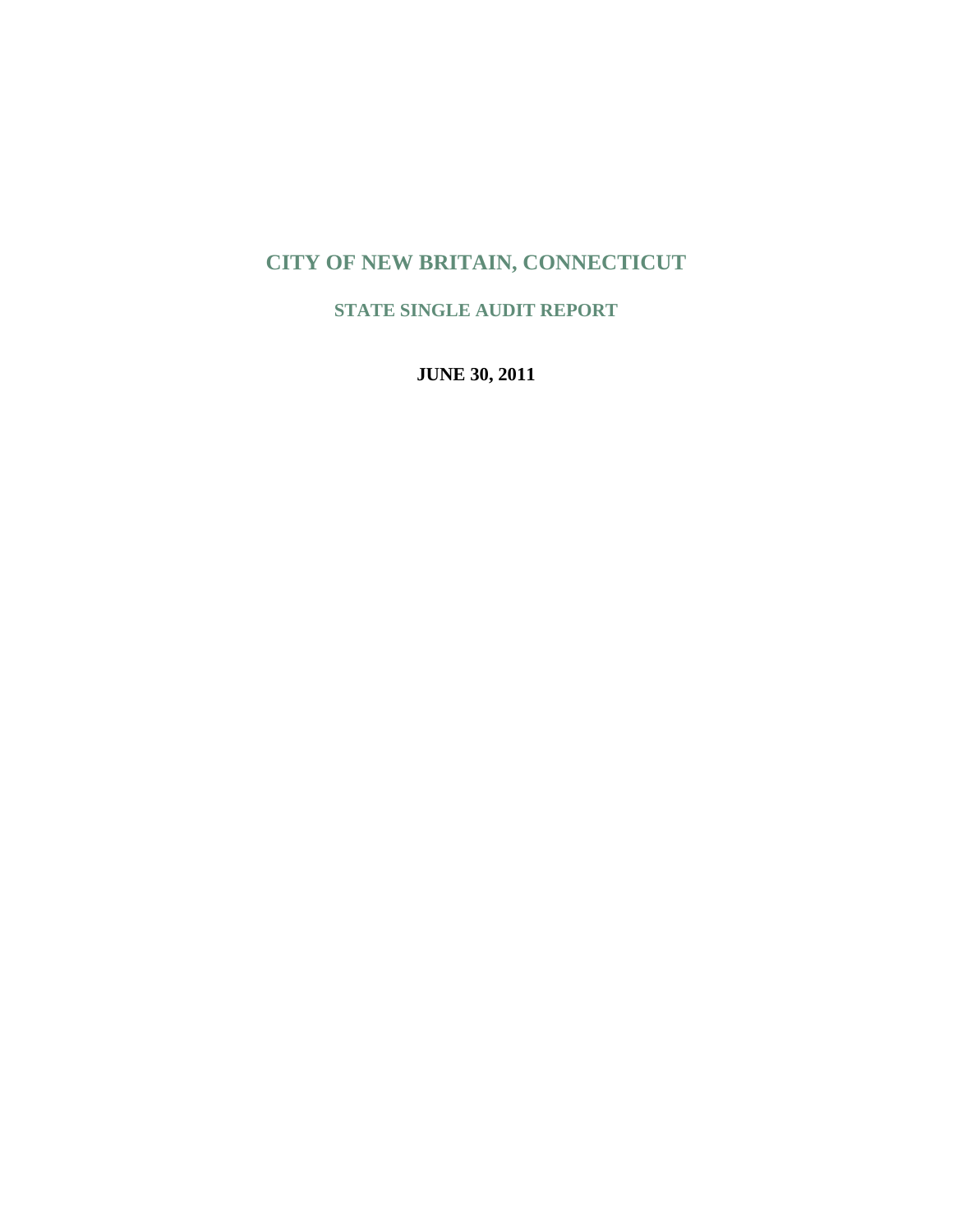# **CITY OF NEW BRITAIN, CONNECTICUT**

# **STATE SINGLE AUDIT REPORT**

# **JUNE 30, 2011**

# **TABLE OF CONTENTS**

| Independent Auditors' Report on Compliance with Requirements That Could Have a   |           |
|----------------------------------------------------------------------------------|-----------|
| Direct and Material Effect on Each Major Program, on Internal Control over       |           |
| Compliance in Accordance with the State Single Audit Act and on the Schedule of  |           |
| <b>Expenditures of State Financial Assistance</b>                                | $1 - 2$   |
| Schedule of Expenditures of State Financial Assistance                           | $3 - 7$   |
|                                                                                  |           |
| Notes to Schedule of Expenditures of State Financial Assistance                  | $8-9$     |
| Independent Auditors' Report on Internal Control over Financial Reporting and on |           |
| Compliance and Other Matters Based on an Audit of Financial Statements Performed |           |
| in Accordance with <i>Government Auditing Standards</i>                          | $10 - 11$ |
| Schedule of Findings and Questioned Costs                                        | $12 - 14$ |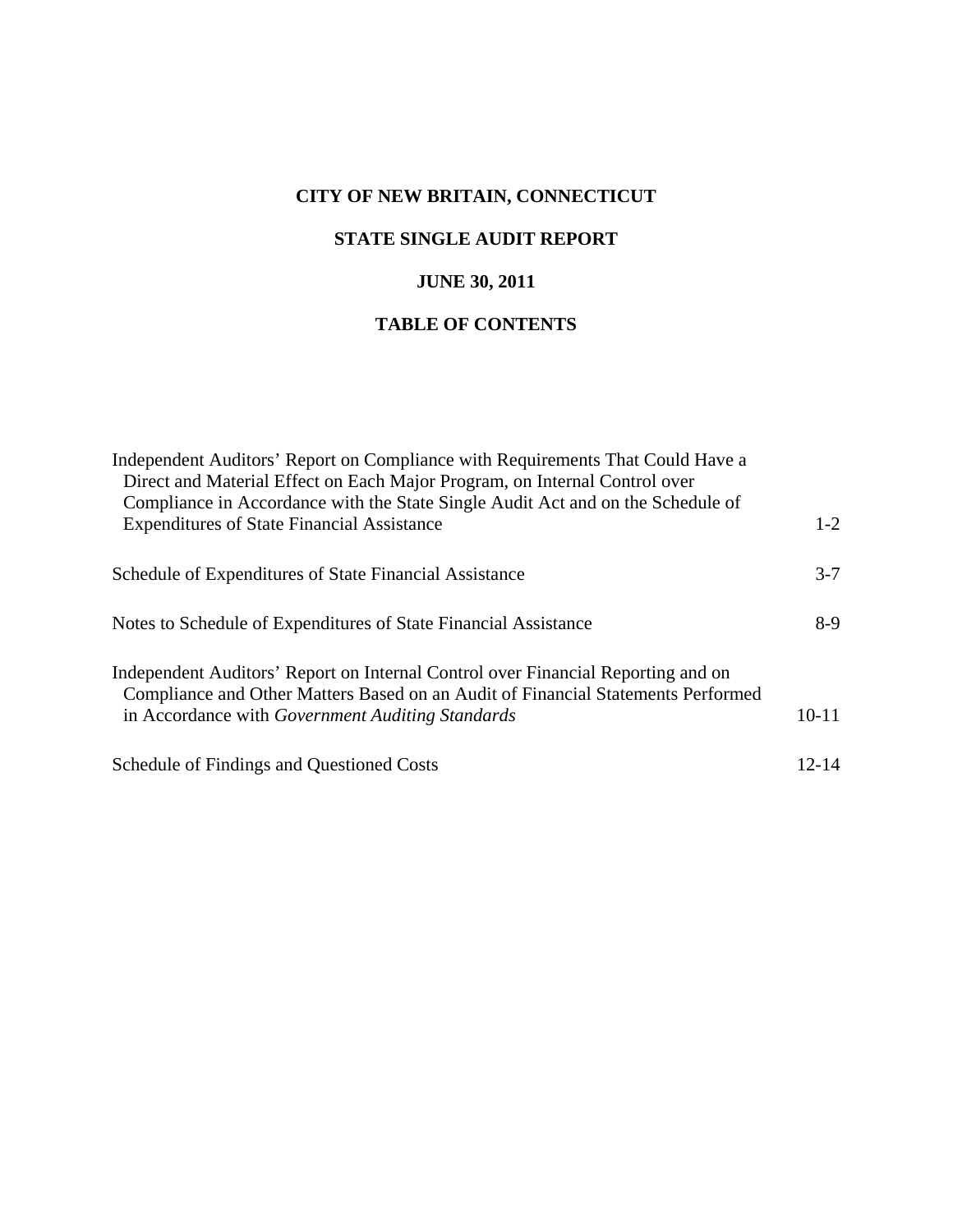

## **Independent Auditors' Report on Compliance with Requirements That Could Have a Direct and Material Effect on Each Major Program, on Internal Control over Compliance in Accordance with the State Single Audit Act and on the Schedule of Expenditures of State Financial Assistance**

To the Honorable Mayor and Member of the Common Council of the City of New Britain City of New Britain, Connecticut

# **Compliance**

We have audited the City of New Britain, Connecticut's compliance with the types of compliance requirements described in the Office of Policy and Management's *Compliance Supplement* that could have a direct and material effect on each of the City of New Britain, Connecticut's major state programs for the year ended June 30, 2011. The City of New Britain, Connecticut's major state programs are identified in the summary of auditors' results section of the accompanying schedule of findings and questioned costs. Compliance with the requirements of laws, regulations, contracts and grants applicable to each of its major state programs is the responsibility of the City of New Britain, Connecticut's management. Our responsibility is to express an opinion on the City of New Britain, Connecticut's compliance based on our audit.

We conducted our audit of compliance in accordance with auditing standards generally accepted in the United States of America; the standards applicable to financial audits contained in *Government Auditing Standards*, issued by the Comptroller General of the United States; and the State Single Audit Act (C.G.S. Sections 4-230 to 4-236). Those standards and the State Single Audit Act require that we plan and perform the audit to obtain reasonable assurance about whether noncompliance with the types of compliance requirements referred to above that could have a direct and material effect on a major state program occurred. An audit includes examining, on a test basis, evidence about the City of New Britain, Connecticut's compliance with those requirements and performing such other procedures as we considered necessary in the circumstances. We believe that our audit provides a reasonable basis for our opinion. Our audit does not provide a legal determination of the City of New Britain, Connecticut's compliance with those requirements.

In our opinion, the City of New Britain, Connecticut, complied, in all material respects, with the compliance requirements referred to above that could have a direct and material effect on each of its major state programs for the year ended June 30, 2011.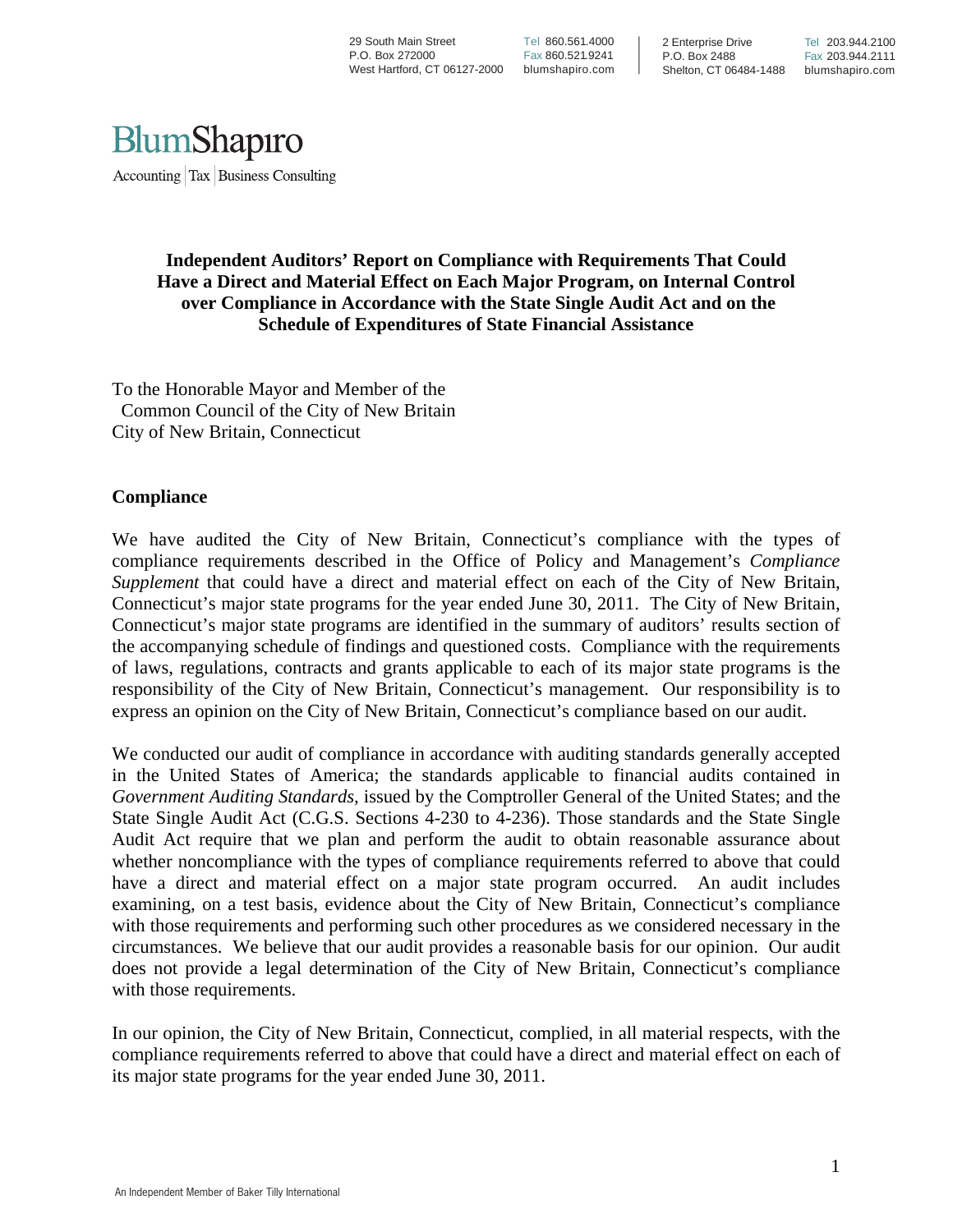#### **Internal Control over Compliance**

Management of the City of New Britain, Connecticut, is responsible for establishing and maintaining effective internal control over compliance with the requirements of laws, regulations, contracts and grants applicable to state programs. In planning and performing our audit, we considered the City of New Britain, Connecticut's internal control over compliance with the requirements that could have a direct and material effect on a major state program to determine the auditing procedures for the purpose of expressing our opinion on compliance and to test and report on internal control over compliance in accordance with the State Single Audit Act, but not for the purpose of expressing an opinion on the effectiveness of internal control over compliance. Accordingly, we do not express an opinion on the effectiveness of the City of New Britain, Connecticut's internal control over compliance.

A deficiency in internal control over compliance exists when the design or operation of a control over compliance does not allow management or employees, in the normal course of performing their assigned functions, to prevent, or detect and correct, noncompliance with a type of compliance requirement of a state program on a timely basis. A material weakness in internal control over compliance is a deficiency, or combination of deficiencies, in internal control over compliance such that there is a reasonable possibility that material noncompliance with a type of compliance requirement of a state program will not be prevented, or detected and corrected, on a timely basis.

Our consideration of internal control over compliance was for the limited purpose described in the first paragraph of this section and was not designed to identify all deficiencies in internal control over compliance that might be deficiencies, significant deficiencies or material weaknesses. We did not identify any deficiencies in internal control over compliance that we consider to be material weaknesses, as defined above.

#### **Schedule of Expenditures of State Financial Assistance**

We have audited the financial statements of the governmental activities, the business-type activities, each major fund and the aggregate remaining fund information of the City of New Britain, Connecticut, as of and for the year ended June 30, 2011 and have issued our report thereon dated December 27, 2011*.* Our audit was performed for the purpose of forming opinions on the financial statements that collectively comprise the City of New Britain, Connecticut's basic financial statements. The accompanying schedule of expenditures of state financial assistance is presented for purposes of additional analysis as required by the State Single Audit Act and is not a required part of the basic financial statements. Such information has been subjected to the auditing procedures applied in the audit of the basic financial statements and, in our opinion, is fairly stated, in all material respects, in relation to the basic financial statements taken as a whole.

This report is intended solely for the information and use of management, the Mayor, members of the Common Council, the Board of Education, others within the entity and state awarding agencies and is not intended to be and should not be used by anyone other than these specified parties.

Blum, Shapino & Company, P.C.

December 27, 2011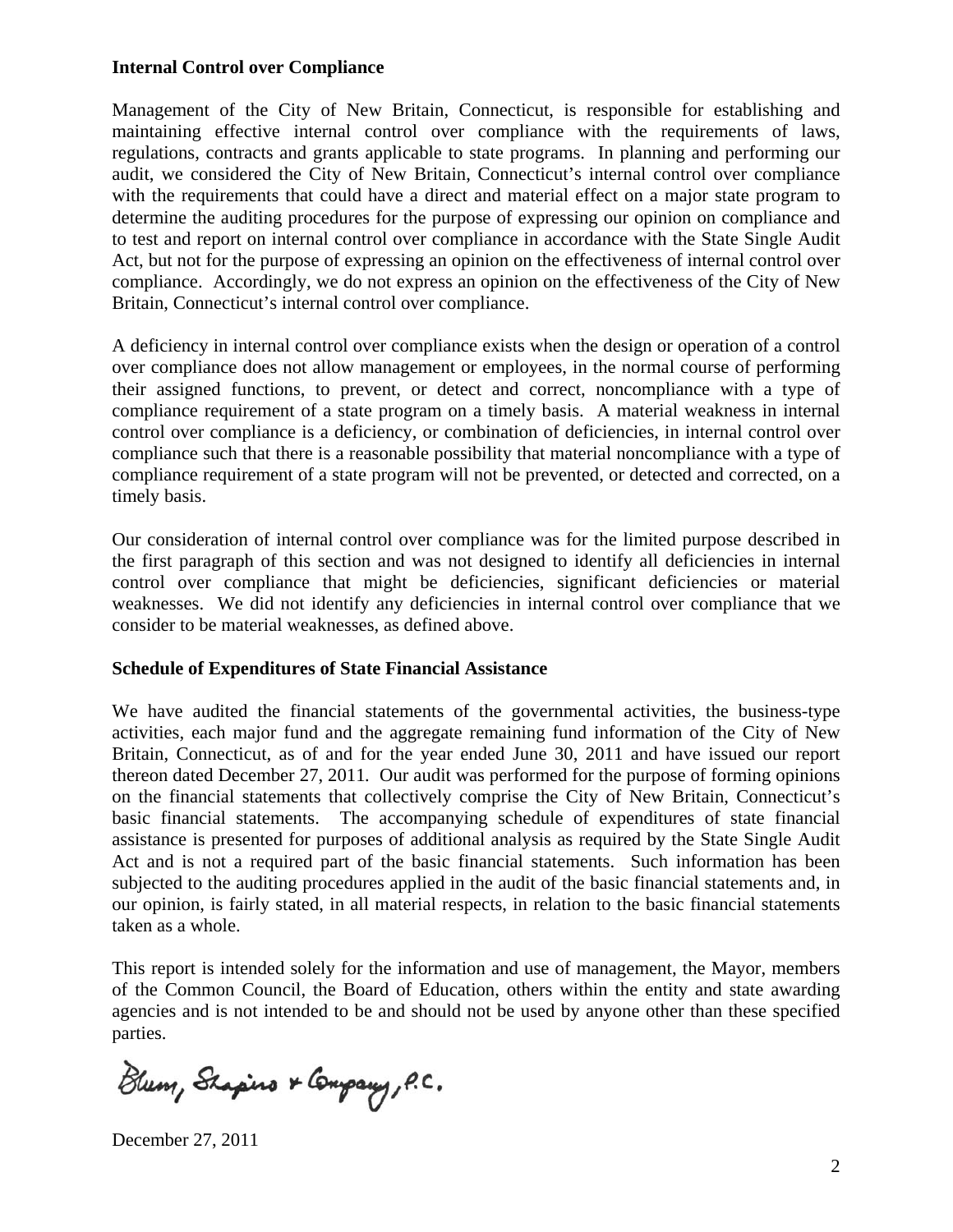| <b>State Grantor/Pass-Through Grantor/</b><br><b>Program Title</b>            | <b>State Grant Program</b><br><b>Core-CT Number</b> | <b>Expenditures</b> |
|-------------------------------------------------------------------------------|-----------------------------------------------------|---------------------|
| Board of Education and Services for the Blind                                 |                                                     |                     |
| Education Aid Blind/Visually Impaired Children                                | 11000-ESB65020-12060                                | \$<br>76,734        |
| <b>Office of the State Comptroller</b>                                        |                                                     |                     |
| Payment in Lieu of Taxes (PILOT) on State-Owned Property                      | 11000-OSC15910-17004                                | 3,180,263           |
| Payment in Lieu of Taxes (PILOT) on Private Colleges and General<br>Hospitals | 11000-OSC15910-17006                                | 2,565,148           |
| Total Office of the State Comptroller                                         |                                                     | 5,745,411           |
| <b>Department of Economic and Community Development</b>                       |                                                     |                     |
| Tax Abatement Program                                                         | 11000-ECD46400-17008-038                            | 32,200              |
| Payment In Lieu of Taxes (PILOT)                                              | 11000-ECD46400-17012-039                            | 148,316             |
| Total Department of Economic and Community Development                        |                                                     | 180,516             |
| <b>Department of Education</b>                                                |                                                     |                     |
| <b>Sheff Settlement</b>                                                       | 11000-SDE64337-12457                                | 6,395               |
| School Readiness and Child Care in Priority School Districts                  | 11000-SDE64370-17043                                | 4,001,515           |
| <b>Family Resource Centers</b>                                                | 11000-SDE64000-16110                                | 194,000             |
| Youth Services Bureau - Enhancement                                           | 11000-SDE84000-16201                                | 7,550               |
| <b>Adult Education</b>                                                        | 11000-SDE64000-17030                                | 1,091,280           |
| <b>Health Services</b>                                                        | 11000-SDE64000-17034                                | 69,861              |
| <b>Bilingual Education</b>                                                    | 11000-SDE64000-17042                                | 137,090             |
| Priority School Districts                                                     | 11000-SDE64370-17043                                | 2,307,294           |
| <b>Extended School Hours Program Grant</b>                                    | 11000-SDE64370-17043                                | 204,730             |
| Summer School Accountability Grant                                            | 11000-SDE64370-17043                                | 229,087             |
| <b>Interdistrict Cooperative Grant</b>                                        | 11000-SDE64000-17045                                | 14,179              |

(Continued on next page)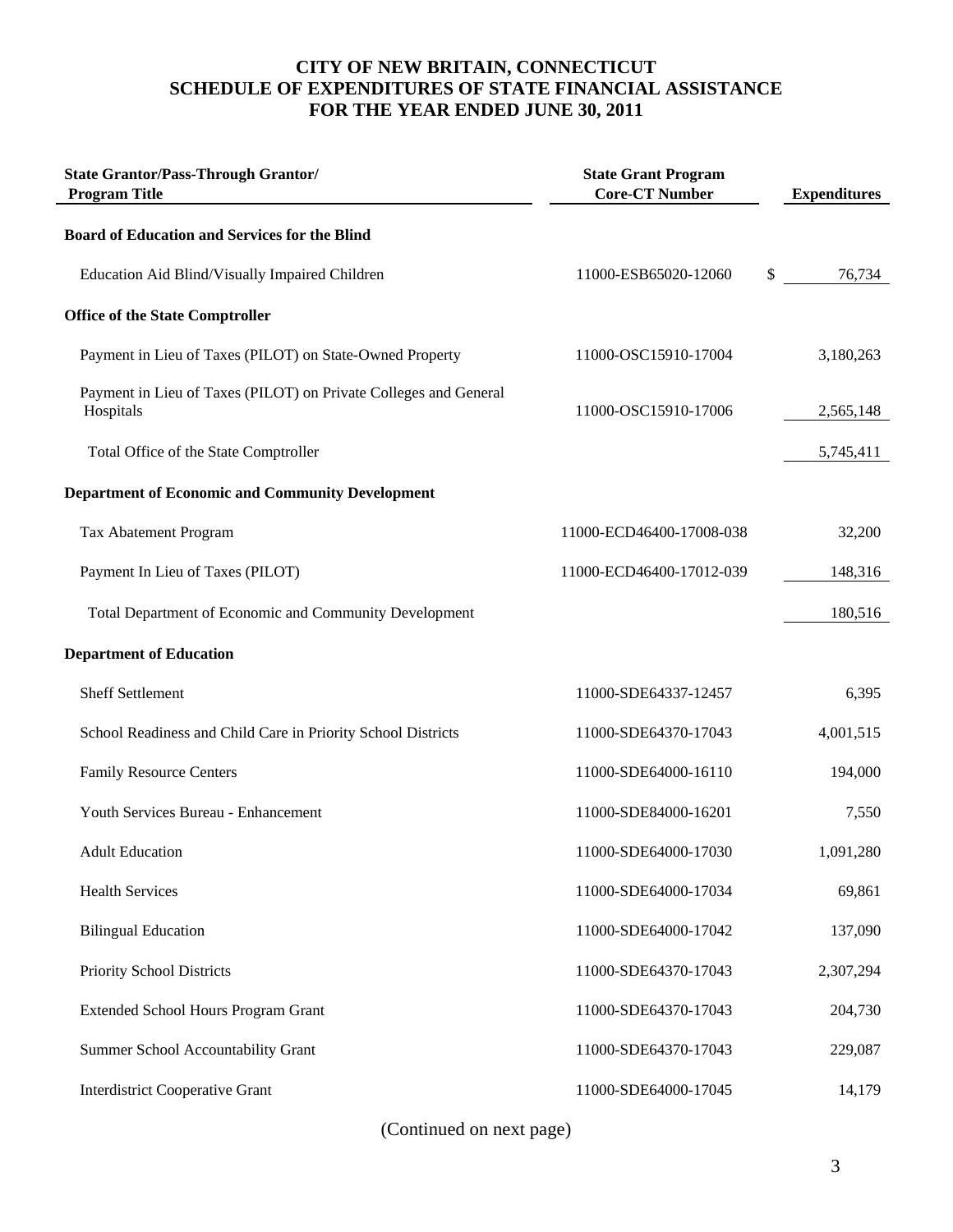| <b>State Grantor/Pass-Through Grantor/</b><br><b>Program Title</b> | <b>State Grant Program</b><br><b>Core-CT Number</b> | <b>Expenditures</b> |
|--------------------------------------------------------------------|-----------------------------------------------------|---------------------|
|                                                                    |                                                     |                     |
| <b>School Breakfast</b>                                            | 11000-SDE64000-17046                                | \$<br>72,940        |
| Youth Services Bureau                                              | 11000-SDE64000-17052                                | 72,873              |
| <b>Magnet Schools</b>                                              | 11000-SDE64000-17057                                | 77,596              |
| After School Program                                               | 11000-SDE64000-17084                                | 133,500             |
| School Readiness Quality Enhancement                               | 12060-SDE64000-90242                                | 63,825              |
| Healthy Foods Initiative                                           | 11000-SDE64370-16212                                | 129,082             |
| <b>Child Nutrition State Match</b>                                 | 11000-SDE64370-16211                                | 59,228              |
| <b>Total Department of Education</b>                               |                                                     | 8,872,025           |
| <b>Department of Environmental Protection</b>                      |                                                     |                     |
| <b>Boating Account</b>                                             | 12060-DEP44434-34907                                | 10,871              |
| <b>Connecticut State Library</b>                                   |                                                     |                     |
| <b>Grants to Public Libraries</b>                                  | 11000-CSL66051-17003                                | 5,117               |
| <b>ConnectiCard Payments</b>                                       | 11000-CSL66051-17010                                | 6,518               |
| Historic Documents Preservation Grants                             | 12060-CSL66094-35150                                | 6,000               |
| <b>Total Connecticut State Library</b>                             |                                                     | 17,635              |
| <b>Office of Policy and Management</b>                             |                                                     |                     |
| Justice Assistance State Match Program                             | 11000-OPM20350-12251                                | 18,750              |
| Reimbursement of Property Taxes - Disability Exemption             | 11000-OPM20600-17011                                | 14,111              |
| Payment in Lieu of Taxes (PILOT) on Exempt Property of             |                                                     |                     |
| Manufacturing Facilities in Distressed Municipalities              | 11000-OPM20600-17016                                | 212,243             |
| Property Tax Relief for Elderly and Totally Disabled Homeowners    | 11000-OPM20600-17018                                | 440,829             |
| Property Tax Relief for Elderly Homeowners - Freeze Program        | 11000-OPM20600-17021                                | 12,000              |

(Continued on next page)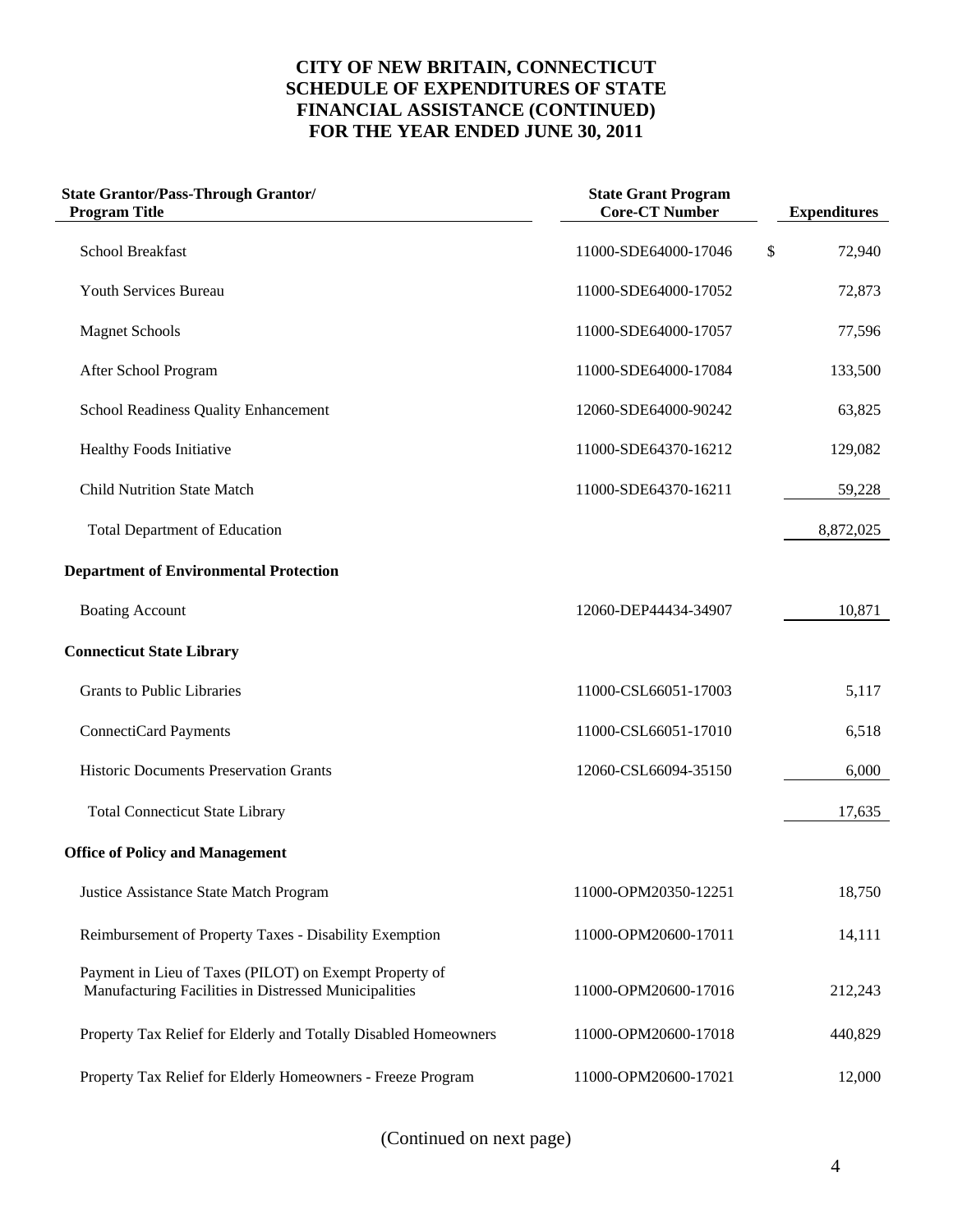| <b>State Grantor/Pass-Through Grantor/</b><br><b>Program Title</b>                              | <b>State Grant Program</b><br><b>Core-CT Number</b> | <b>Expenditures</b> |
|-------------------------------------------------------------------------------------------------|-----------------------------------------------------|---------------------|
| Property Tax Relief for Veterans                                                                | 11000-OPM20600-17024                                | \$<br>28,489        |
| Property Tax Relief for Manufacturing Machinery and Equipment and<br><b>Commercial Vehicles</b> | 11000-OPM20600-17031                                | 1,182,061           |
| Local Capital Improvement Program                                                               | 12050-OPM20600-40254                                | 1,128,910           |
| Municipal Video Competition                                                                     | 12060-OPM20600-35362                                | 18,230              |
| Total Office of Policy and Management                                                           |                                                     | 3,055,623           |
| <b>Department of Public Health</b>                                                              |                                                     |                     |
| Tuberculosis Control and Prevention                                                             | 11000-DPH48500-16112                                | 3,495               |
| Local and District Departments of Health                                                        | 11000-DPH48500-17009                                | 59,583              |
| <b>Sexually Transmitted Disease Control</b>                                                     | 11000-DPH48500-17013                                | 13,092              |
| <b>Total Department of Public Health</b>                                                        |                                                     | 76,170              |
| <b>Department of Public Safety</b>                                                              |                                                     |                     |
| <b>Telecommunications Fund</b>                                                                  | 12060-DPS32741-35190                                | 27,866              |
| <b>State Assets Forfeiture Revolving Fund</b>                                                   | 12060-DPS32155-35142                                | 135,550             |
| Securing the Cities Program                                                                     | 12060-DPS32934-34906                                | 1,952               |
| <b>Total Department of Public Safety</b>                                                        |                                                     | 165,368             |
| <b>Department of Revenue Services, Division of Special Revenue</b>                              |                                                     |                     |
| Payments to Municipalities                                                                      | 34004-DSR18307-40001                                | 179,273             |
| <b>Department of Social Services</b>                                                            |                                                     |                     |
| Medicaid                                                                                        | 11000-DSS60000-16020                                | 463,251             |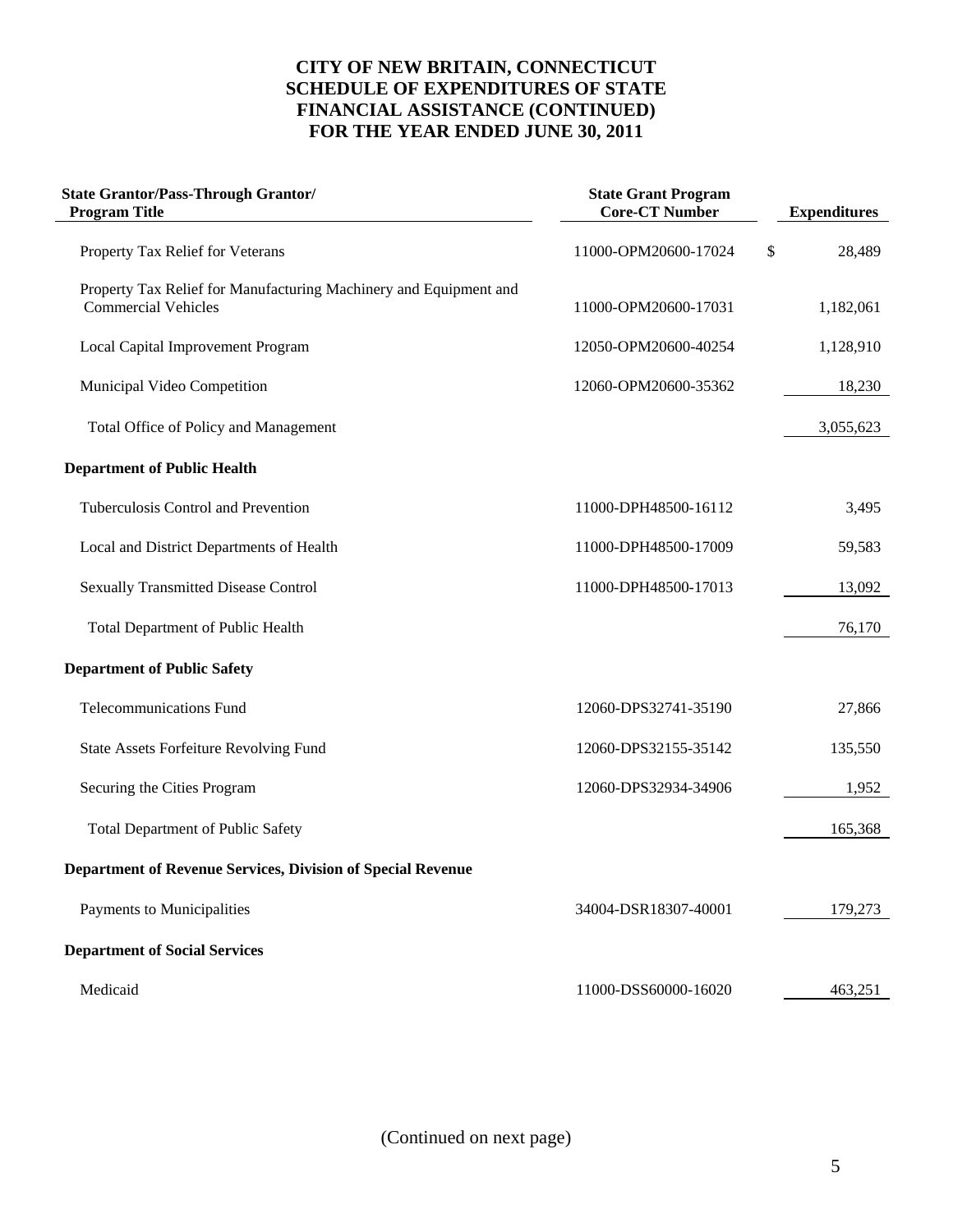| <b>State Grantor/Pass-Through Grantor/</b><br><b>Program Title</b> | <b>State Grant Program</b><br><b>Core-CT Number</b> | <b>Expenditures</b> |
|--------------------------------------------------------------------|-----------------------------------------------------|---------------------|
| <b>Department of Transportation</b>                                |                                                     |                     |
| Town Aid Road Grants - Municipal                                   | 12052-DOT57000-43455                                | 101,726<br>\$       |
| Town Aid Road - STO                                                | 13033-DOT57000-43459                                | 279,746             |
| <b>Bus Operations</b>                                              | 12001-DOT57931-12175                                | 62,826              |
| <b>Total Department of Transportation</b>                          |                                                     | 444,298             |
| <b>Department of Fire Prevention and Control</b>                   |                                                     |                     |
| Fire School Auxiliary Services                                     | 12060-FPC36531-35192                                | 10,500              |
| <b>Board of State Academic Awards</b>                              |                                                     |                     |
| Board for State Academy Award                                      | 12060-BAA77142-35186                                | 1,077               |
| <b>Department of Public Works</b>                                  |                                                     |                     |
| Rents & Moving                                                     | 11000-DPW27350-12179                                | 150,150             |
| <b>Total State Financial Assistance Before Exempt Programs</b>     |                                                     | 19,448,902          |
| <b>Exempt Programs</b>                                             |                                                     |                     |
| <b>Office of the State Comptroller</b>                             |                                                     |                     |
| Mashantucket Pequot/Mohegan Fund                                   | 12009-OSC15910-17005                                | 2,271,582           |
| <b>Department of Education</b>                                     |                                                     |                     |
| Public School Transportation                                       | 11000-SDE64000-17027                                | 1,615,046           |
| <b>Educational Cost Sharing</b>                                    | 11000-SDE64000-17041                                | 63,608,555          |
| <b>Excess Costs Student Based and Equity</b>                       | 11000-SDE64000-17047                                | 3,594,973           |
| Nonpublic School Transportation                                    | 11000-SDE64000-17049                                | 177,053             |
| <b>School Construction Grants</b>                                  | 13009-SDE64000-40896                                | 306,242             |

(Continued on next page)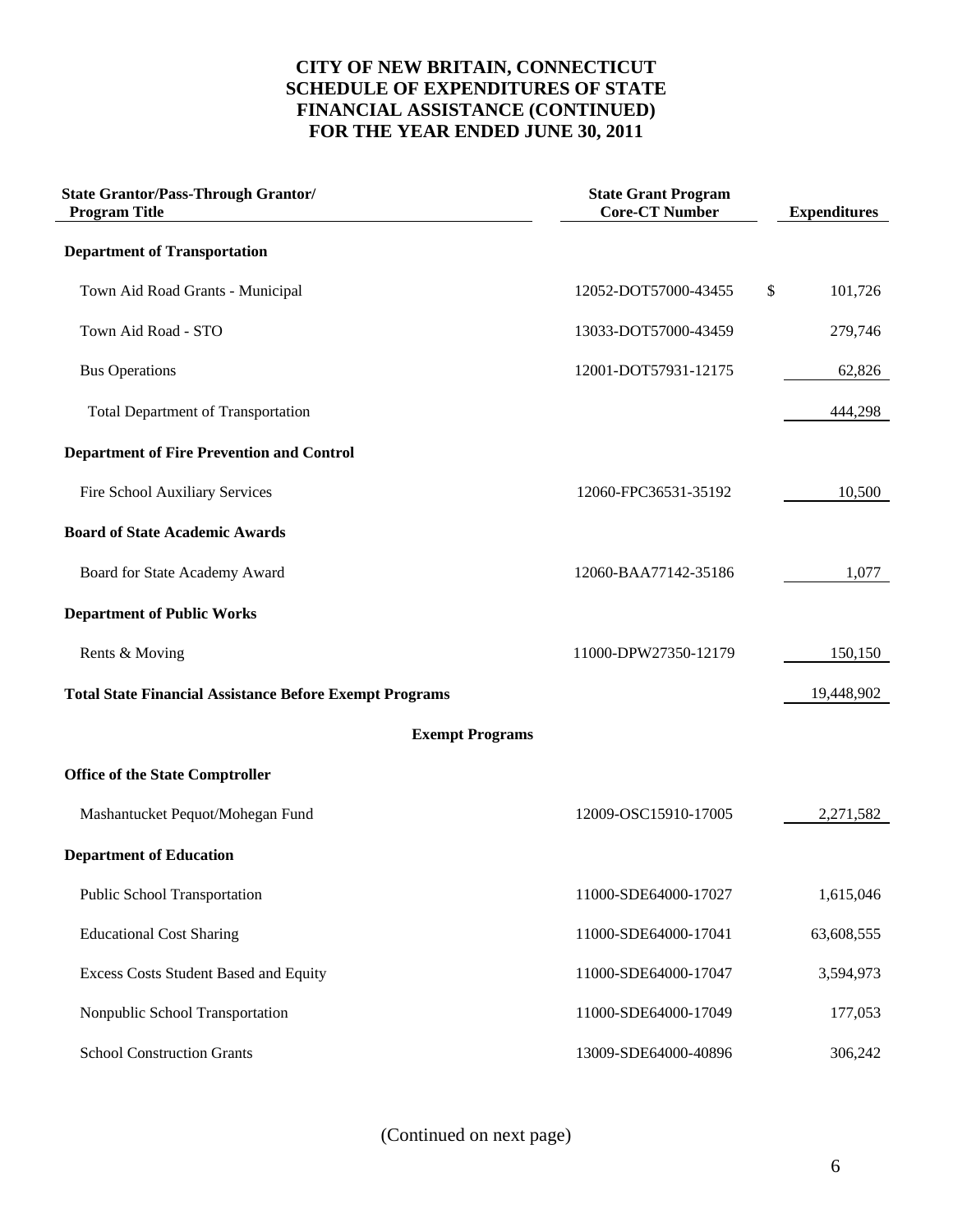| <b>State Grantor/Pass-Through Grantor/</b><br><b>Program Title</b> | <b>State Grant Program</b><br><b>Core-CT Number</b> |    | <b>Expenditures</b> |
|--------------------------------------------------------------------|-----------------------------------------------------|----|---------------------|
| <b>School Construction Grants</b>                                  | 13010-SDE64000-40901                                | \$ | 4,068,073           |
| <b>Total Department of Education</b>                               |                                                     |    | 73,369,942          |
| <b>Total Exempt Programs</b>                                       |                                                     |    | 75,641,524          |
| <b>Total State Financial Assistance</b>                            |                                                     | S  | 95,090,426          |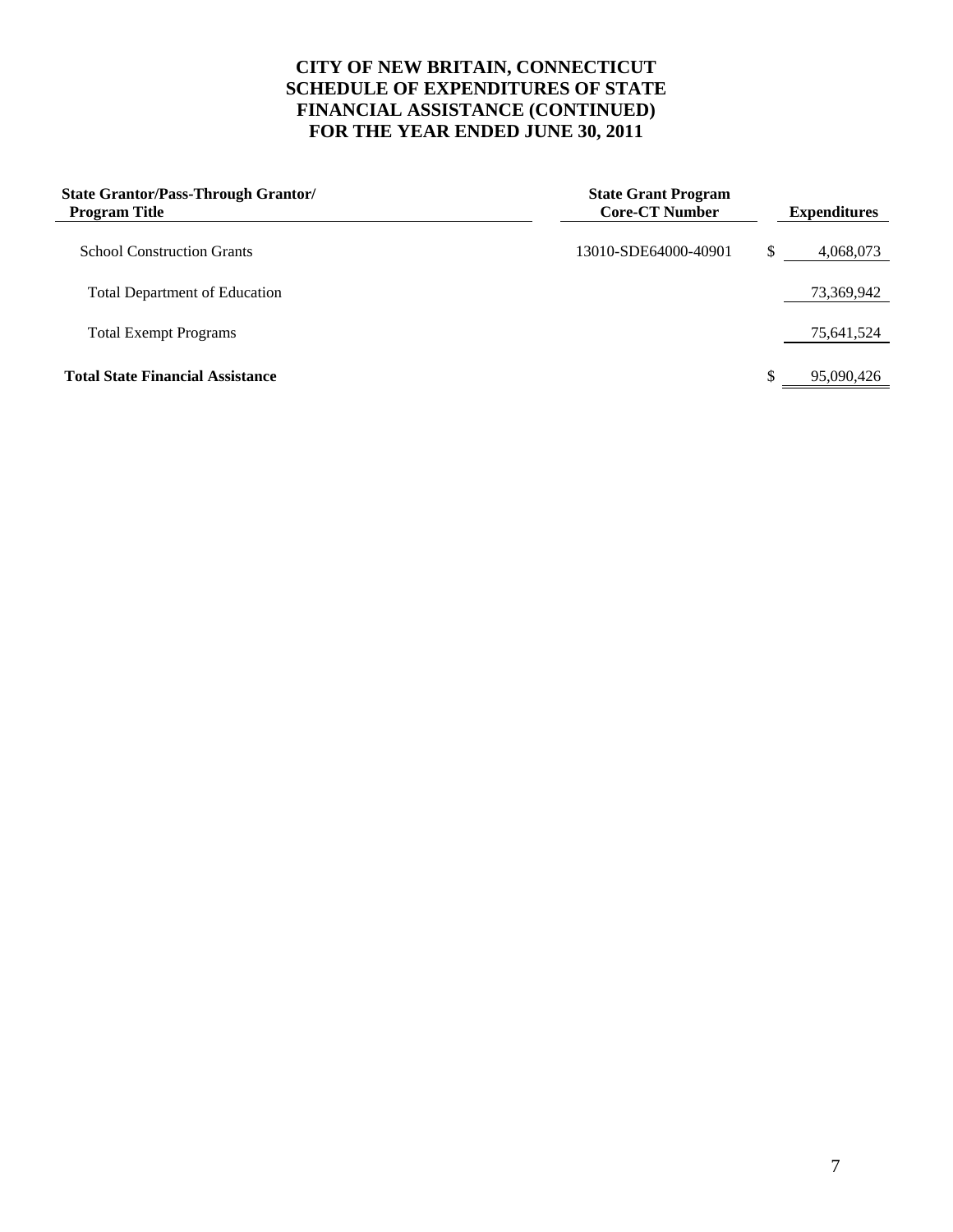Various departments and agencies of the State of Connecticut have provided financial assistance to the City of New Britain, Connecticut, through grants and other authorizations in accordance with the General Statutes of the State of Connecticut. The financial assistance programs fund several programs including housing, education, human services, transportation and general government activities.

#### **NOTE 1 - SUMMARY OF SIGNIFICANT ACCOUNTING POLICIES**

The accounting policies of the City of New Britain, Connecticut, conform to accounting principles generally accepted in the United States of America as applicable to government entities. The following is a summary of the more significant policies relating to the aforementioned grant programs.

**Basis of Accounting** - The financial statements contained in the City of New Britain, Connecticut's annual audit report are prepared on the modified accrual basis of accounting. The following is a summary of such basis:

Revenues are recognized when susceptible to accrual (i.e., when they become both measurable and available). Available means collectible within the current period or soon enough thereafter to be used to pay liabilities of the current period.

Expenditures are recorded when the related fund liability is incurred, if measurable.

The schedule of expenditures of state financial assistance, contained in this report, is prepared based on regulations established by the State of Connecticut Office of Policy and Management. In accordance with these regulations (Section 4-236-22), certain grants are not dependent on expenditure activity and, accordingly, are considered to be expended in the fiscal year of receipt. These grant program receipts are reflected in the expenditures column of the schedule of expenditures of state financial assistance.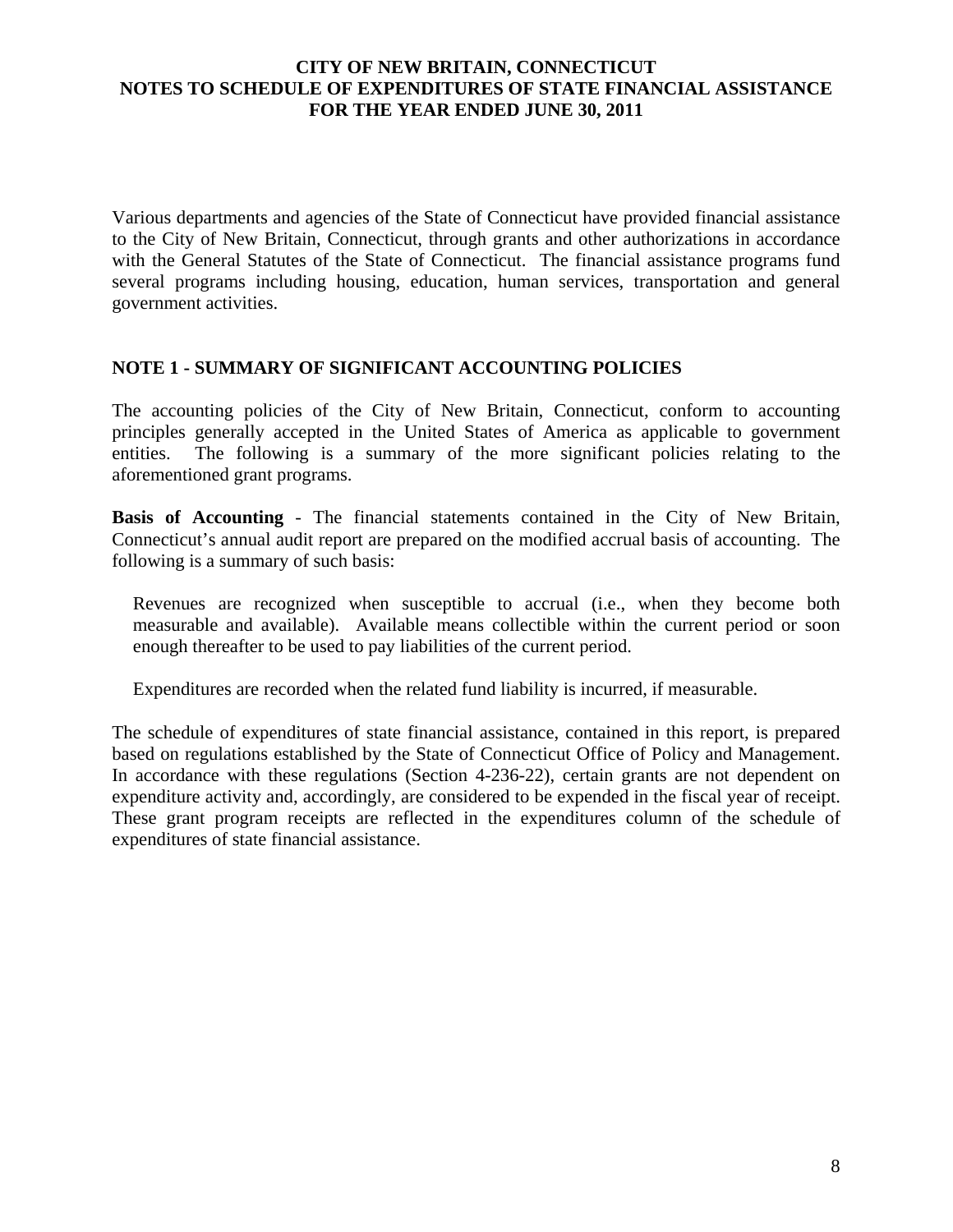# **NOTE 2 - LOAN PROGRAMS**

In accordance with Section 4-236-23(a)(4)(F) of the Regulations to the State Single Audit Act, the notes to the schedule of expenditures of state financial assistance shall include loans and loan activities. The following is a summary of the various loan program activity for the year ended June 30, 2011:

Department of Environmental Protection:

Clean Water Funds:

| <b>Issue</b><br>Date | <b>Interest</b><br>Rate | Original<br>Amount | <b>Balance</b><br><b>Beginning</b> |      | <b>Issued</b>            | <b>Retired</b> | <b>Balance</b><br>Ending |
|----------------------|-------------------------|--------------------|------------------------------------|------|--------------------------|----------------|--------------------------|
|                      |                         |                    |                                    |      |                          |                |                          |
| 11/30/01             | 2.43%<br>S              | 12.682.987         | 7,239,872                          | - \$ | $\overline{\phantom{a}}$ | \$<br>634.149  | 6,605,723                |
| 01/31/04             | 2.00                    | 2,317,896          | 1,458,344                          |      | -                        | 115,894        | 1.342.450                |
| 10/01/04             | 2.77                    | 24,000,000         | 16,000,000                         |      | $\overline{\phantom{0}}$ | 1,200,000      | 14,800,000               |
| 05/30/05             | 2.00                    | 2,695,516          | 1,875,629                          |      | $\overline{\phantom{0}}$ | 134,776        | 1,740,853                |
| 01/31/08             | 2.00                    | 1.173.344          | 972,898                            |      |                          | 58.667         | 914.231                  |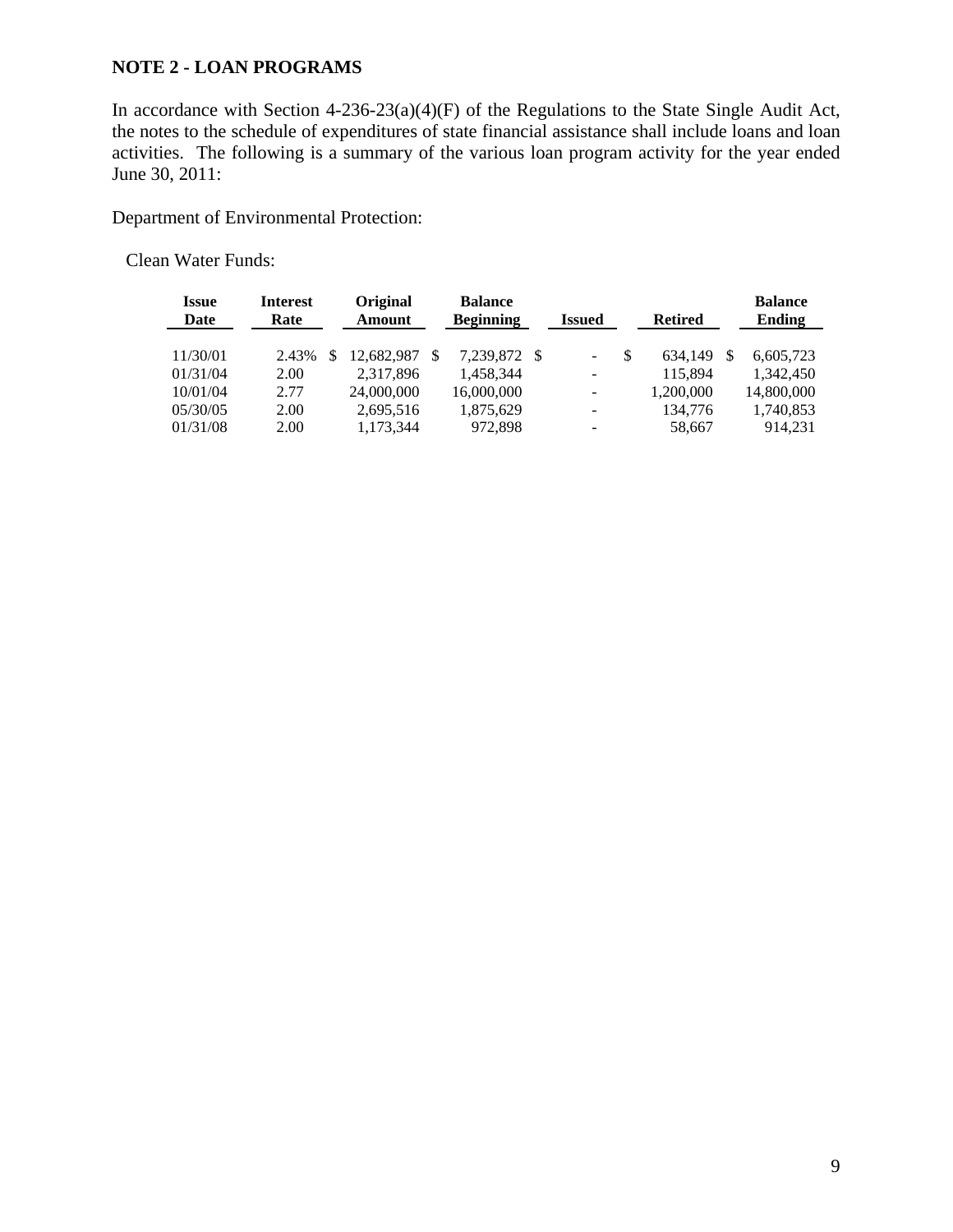

Accounting Tax Business Consulting

#### **Independent Auditors' Report on Internal Control over Financial Reporting and on Compliance and Other Matters Based on an Audit of Financial Statements Performed in Accordance with** *Government Auditing Standards*

To the Honorable Mayor and Members of the Common Council of the City of New Britain City of New Britain, Connecticut

We have audited the financial statements of the governmental activities, the business-type activities, each major fund and the aggregate remaining fund information of the City of New Britain, Connecticut, as of and for the year ended June 30, 2011, which collectively comprise the City of New Britain, Connecticut's basic financial statements, and have issued our report thereon dated December 27, 2011. We conducted our audit in accordance with auditing standards generally accepted in the United States of America and the standards applicable to financial audits contained in *Government Auditing Standards*, issued by the Comptroller General of the United States.

#### **Internal Control over Financial Reporting**

In planning and performing our audit, we considered the City of New Britain, Connecticut's internal control over financial reporting as a basis for designing our auditing procedures for the purpose of expressing our opinions on the financial statements, but not for the purpose of expressing an opinion on the effectiveness of the City of New Britain, Connecticut's internal control over financial reporting. Accordingly, we do not express an opinion on the effectiveness of the City of New Britain, Connecticut's internal control over financial reporting.

A deficiency in internal control exists when the design or operation of a control does not allow management or employees, in the normal course of performing their assigned functions, to prevent, or detect and correct, misstatements on a timely basis. A material weakness is a deficiency, or combination of deficiencies, in internal control such that there is a reasonable possibility that a material misstatement of the entity's financial statements will not be prevented, or detected and corrected, on a timely basis.

Our consideration of internal control over financial reporting was for the limited purpose described in the first paragraph of this section and was not designed to identify all deficiencies in internal control over financial reporting that might be deficiencies, significant deficiencies or material weaknesses. We did not identify any deficiencies in internal control over financial reporting that we consider to be material weaknesses, as defined above. However, we identified certain deficiencies in internal control over financial reporting, described in the accompanying schedule of findings and questioned costs as item 2011-01, that we consider to be significant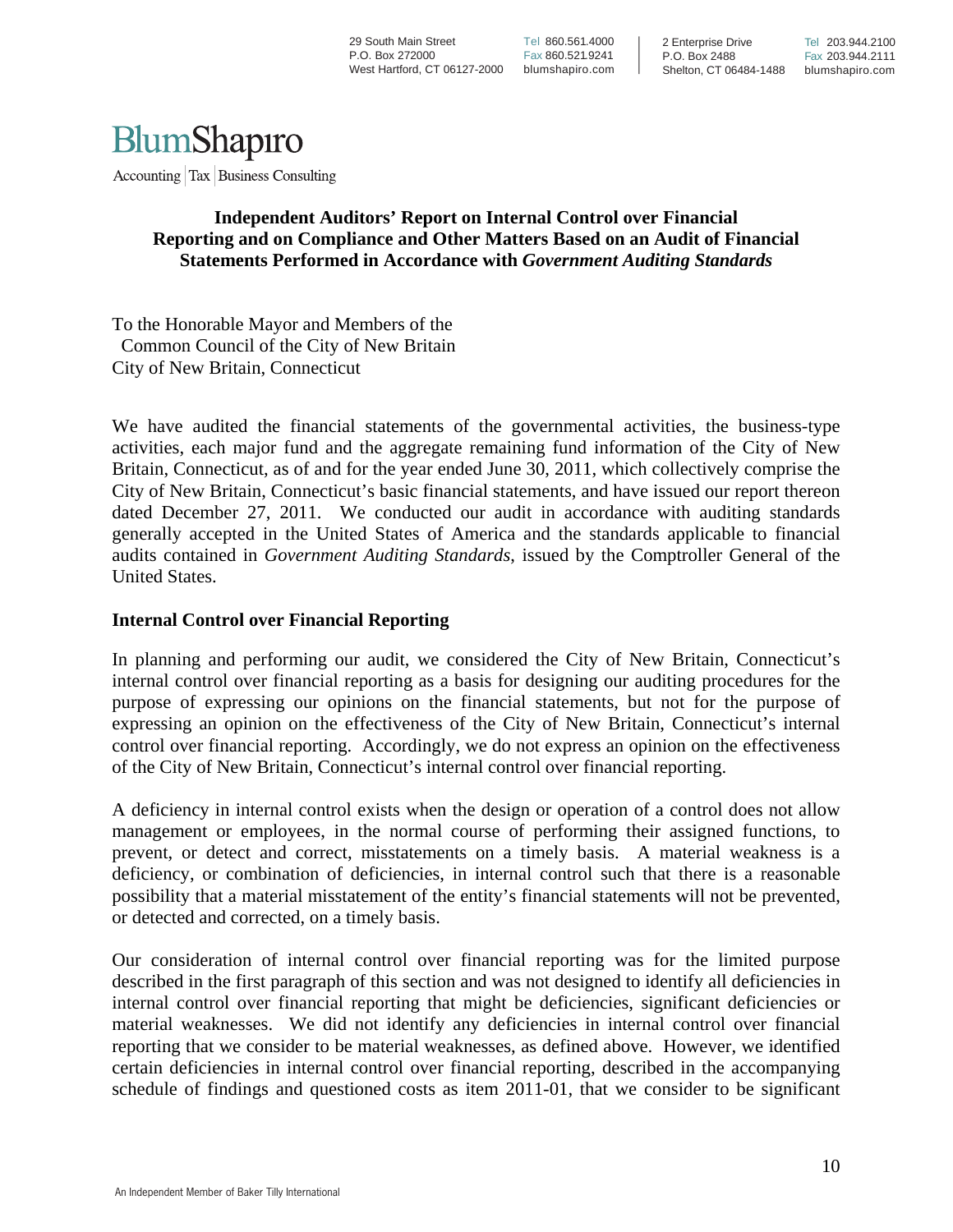deficiencies in internal control over financial reporting. A significant deficiency is a deficiency, or a combination of deficiencies, in internal control that is less severe than a material weakness, yet important enough to merit attention by those charged with governance.

#### **Compliance and Other Matters**

As part of obtaining reasonable assurance about whether the City of New Britain, Connecticut's financial statements are free of material misstatement, we performed tests of its compliance with certain provisions of laws, regulations, contracts and grant agreements, noncompliance with which could have a direct and material effect on the determination of financial statement amounts. However, providing an opinion on compliance with those provisions was not an objective of our audit, and, accordingly, we do not express such an opinion. The results of our tests disclosed no instances of noncompliance or other matters that are required to be reported under *Government Auditing Standards*.

We noted certain matters that we reported to management of the City of New Britain, Connecticut, in a separate letter dated December 27, 2011.

The City of New Britain, Connecticut's response to the finding identified in our audit is described in the accompanying schedule of findings and questioned costs. We did not audit the City of New Britain, Connecticut's response, and, accordingly, we express no opinion on the response.

This report is intended solely for the information and use of management, the Mayor, members of the Common Council, the Board of Education, others within the entity and state awarding agencies and is not intended to be and should not be used by anyone other than these specified parties.

Blum, Shapino & Company, P.C.

December 27, 2011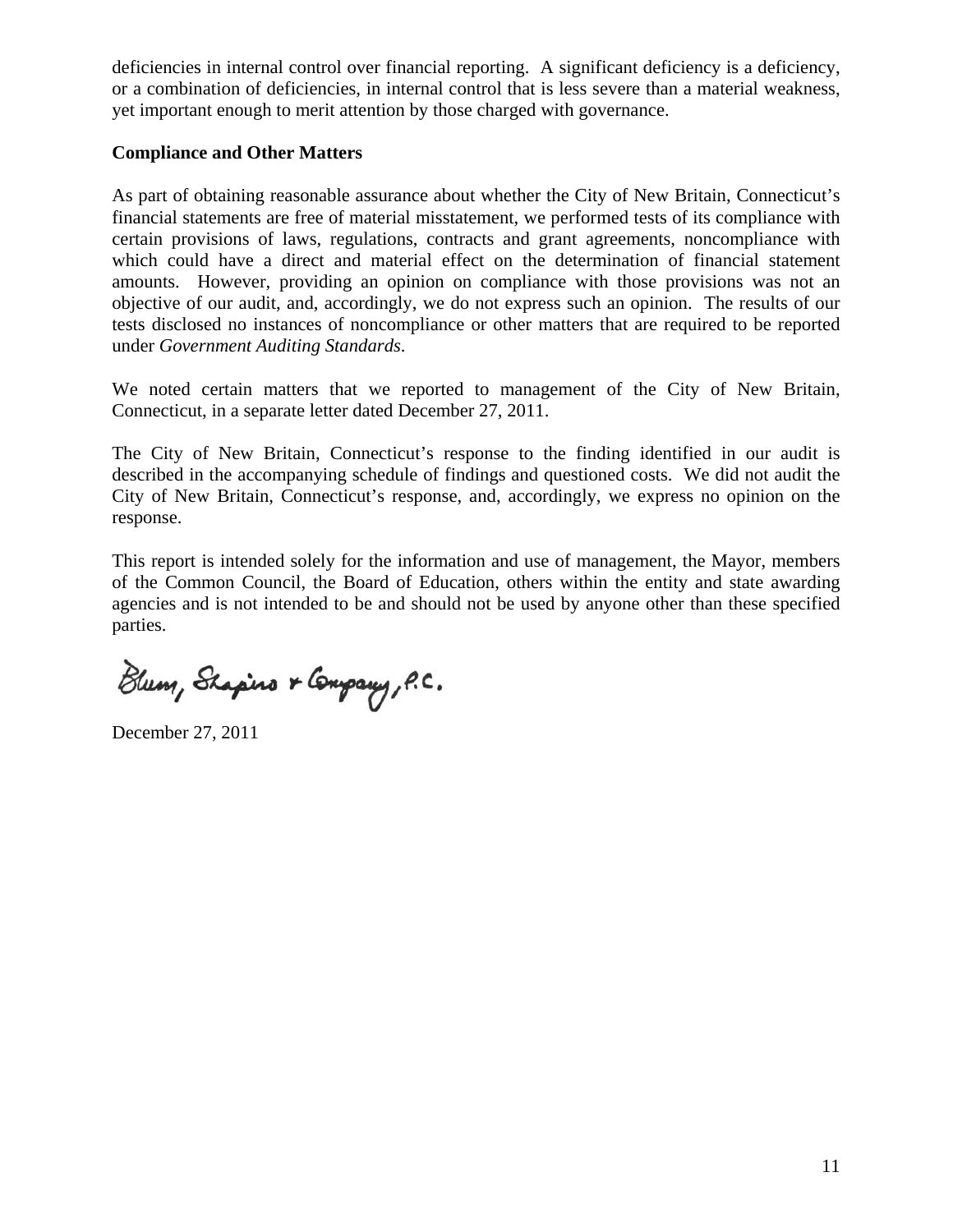## **CITY OF NEW BRITAIN, CONNECTICUT SCHEDULE OF FINDINGS AND QUESTIONED COSTS FOR THE YEAR ENDED JUNE 30, 2011**

# **I. SUMMARY OF AUDITORS' RESULTS**

## **Financial Statements**

| Type of auditors' report issued:                                                                                                                                                          |                                                    | Unqualified     |
|-------------------------------------------------------------------------------------------------------------------------------------------------------------------------------------------|----------------------------------------------------|-----------------|
| Internal control over financial reporting:<br>Material weakness(es) identified?<br>$\bullet$<br>Significant deficiency(ies) identified?<br>Noncompliance material to financial statements | $\boldsymbol{\mathrm{X}}$<br>yes<br>no<br>X<br>yes | none reported   |
| noted?                                                                                                                                                                                    | X<br>yes<br>no                                     |                 |
| <b>State Financial Assistance</b>                                                                                                                                                         |                                                    |                 |
| Internal control over major programs:                                                                                                                                                     |                                                    |                 |
| Material weakness(es) identified?                                                                                                                                                         | X<br>yes<br>no                                     |                 |
| Significant deficiency(ies) identified?                                                                                                                                                   | $\mathbf X$<br>yes                                 | none reported   |
| Type of auditors' report issued on compliance for major programs:                                                                                                                         |                                                    | Unqualified     |
| Any audit findings disclosed that are required to be                                                                                                                                      |                                                    |                 |
| reported in accordance with Section 4-236-24 of the                                                                                                                                       |                                                    |                 |
| Regulations to the State Single Audit Act?                                                                                                                                                | X<br>yes<br>no                                     |                 |
| The following schedule reflects the major programs included in the audit:                                                                                                                 |                                                    |                 |
| <b>State Grantor and Program</b>                                                                                                                                                          | <b>State Core-CT Number</b>                        | Expenditures    |
| Office of the State Comptroller:                                                                                                                                                          |                                                    |                 |
| Payment in Lieu of Taxes (PILOT) on                                                                                                                                                       |                                                    |                 |
| <b>State-Owned Property</b>                                                                                                                                                               | 11000-OSC15190-17004                               | 3,180,263<br>\$ |
| Payment in Lieu of Taxes (PILOT) on                                                                                                                                                       |                                                    |                 |
| Private Colleges and General Hospitals                                                                                                                                                    | 11000-OSC15190-17006                               | 2,565,148       |
| Department of Education:                                                                                                                                                                  |                                                    |                 |
| School Readiness and Child Care in                                                                                                                                                        |                                                    |                 |
| <b>Priority School Districts</b>                                                                                                                                                          | 11000-SDE64370-17043                               | 4,001,515       |
| <b>Priority School Districts</b>                                                                                                                                                          | 11000-SDE64370-17043                               | 2,307,294       |

• Dollar threshold used to distinguish between type A and type B programs: \$388,978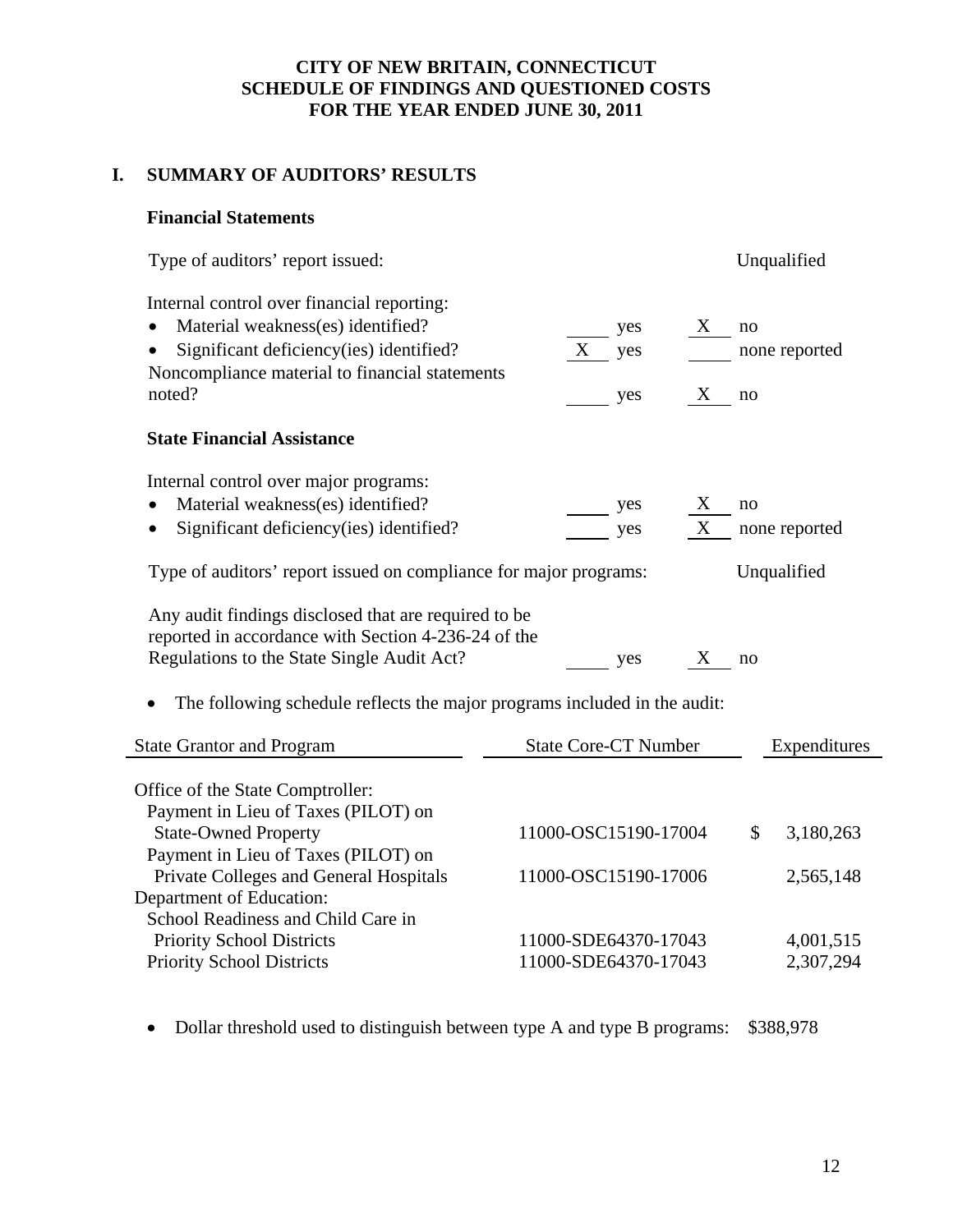# **II. FINANCIAL STATEMENT FINDINGS**

| <b>Finding No. 2011-01</b> | <b>General Ledger Maintenance</b>                                                                                                                                                                                                                                                                                                                                                                                                                                                                                                                                                                                                                                                                                                                                                                                                                                                                                                                                                                                                                                                                                                                                                                                                                                                                                                   |
|----------------------------|-------------------------------------------------------------------------------------------------------------------------------------------------------------------------------------------------------------------------------------------------------------------------------------------------------------------------------------------------------------------------------------------------------------------------------------------------------------------------------------------------------------------------------------------------------------------------------------------------------------------------------------------------------------------------------------------------------------------------------------------------------------------------------------------------------------------------------------------------------------------------------------------------------------------------------------------------------------------------------------------------------------------------------------------------------------------------------------------------------------------------------------------------------------------------------------------------------------------------------------------------------------------------------------------------------------------------------------|
| <b>Criteria</b>            | Management is responsible for establishing and maintaining internal<br>controls to ensure the fair presentation of the financial statements in<br>conformity with accounting principles generally accepted in the<br>United States of America (GAAP).                                                                                                                                                                                                                                                                                                                                                                                                                                                                                                                                                                                                                                                                                                                                                                                                                                                                                                                                                                                                                                                                               |
| <b>Condition</b>           | We noted year-end closing procedures that were not timely<br>completed to record transactions in a manner consistent with GAAP.<br>All accounting transactions of a significant nature were adjusted in<br>the audited financial statements. The following listing includes the<br>results of our analysis of various City accounts and funds:<br>Bank reconciliations were not completed in a timely manner,<br>and adjustments were posted six months subsequent to year<br>end on the City's financial statements.<br>Certain balance sheet accounts were consolidated<br>$\bullet$<br>inappropriately when converted to the City's new financial<br>management system. Significant audit adjustments were<br>required to reallocate and adjust these accounts.<br>The reconciliation between the City and Board of Education<br>$\bullet$<br>for the Education Grants fund was not completed timely and<br>significant audit adjustments were required to balance this<br>activity.<br>Significant audit adjustments in the Water Fund were required<br>$\bullet$<br>to correctly state assets and liabilities and record current year<br>activity.<br>Activity for the long-term loan receivables and deferrals were<br>$\bullet$<br>not posted, and adjustments were required to correctly state<br>the accounts at year end. |
| <b>Context</b>             | The City's Water Fund, General Fund, State and Federal Grants<br>Fund, Pension Funds and Internal Service Funds were misstated.                                                                                                                                                                                                                                                                                                                                                                                                                                                                                                                                                                                                                                                                                                                                                                                                                                                                                                                                                                                                                                                                                                                                                                                                     |
| <b>Effect</b>              | Significant adjustments were posted to present the financial<br>statements in accordance with GAAP.                                                                                                                                                                                                                                                                                                                                                                                                                                                                                                                                                                                                                                                                                                                                                                                                                                                                                                                                                                                                                                                                                                                                                                                                                                 |
| Cause                      | The implementation of the City's new financial management system<br>coupled with the decrease of finance staff impeded the ability of the<br>department to adequately and timely review the balance sheet<br>accounts at year end.                                                                                                                                                                                                                                                                                                                                                                                                                                                                                                                                                                                                                                                                                                                                                                                                                                                                                                                                                                                                                                                                                                  |
| <b>Recommendation</b>      | We recommend that the Town develop written procedures to<br>document duties performed and ensure financial statements are<br>presented in accordance with GAAP.                                                                                                                                                                                                                                                                                                                                                                                                                                                                                                                                                                                                                                                                                                                                                                                                                                                                                                                                                                                                                                                                                                                                                                     |